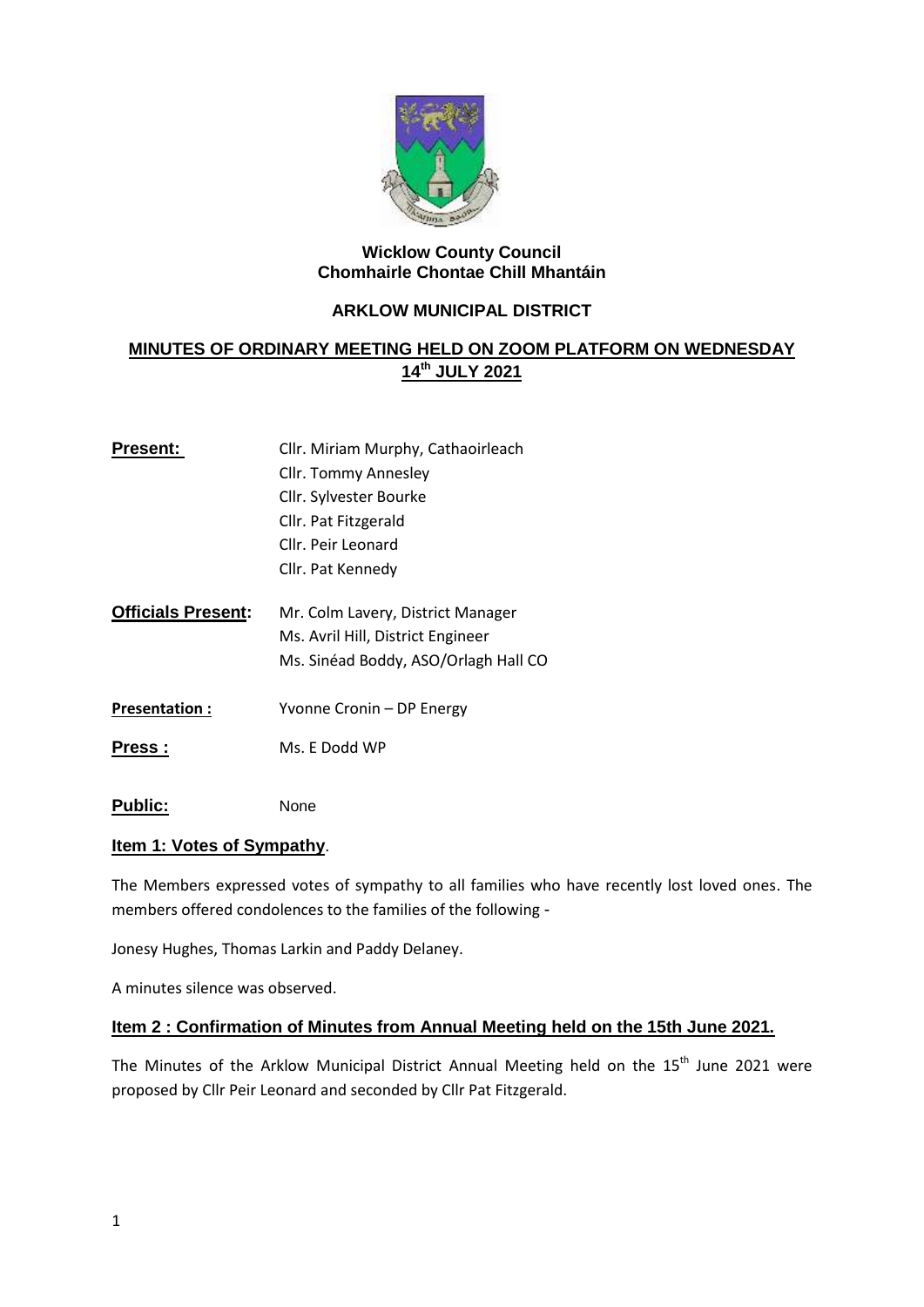## **Item 3 : Confirmation of Minutes from Ordinary Meeting held on the 15th June 2021.**

The Minutes of the Arklow Municipal District Ordinary Meeting held on the 15<sup>th</sup> June 2021 were proposed by Cllr Sylvester Bourke and seconded by Cllr Tommy Annesley.

#### **Item 4 : Matters Arising.**

No matters arising.

### **Item 5 : To receive a presentation from Yvonne Cronin of DP Energy**

A presentation was given by Yvonne Cronin, DP Energy Ireland in relation to the proposed Shelmalere Offshore Windfarm. DP Energy is an Irish based renewable Energy developer and will be working with Iberdrola One of the world's largest renewable energy producers. This joint venture will directly contribute to Ireland's climate objective to reduce CO2 emissions by 51% by 2030 and achieve Net-Zero by 2050. An application for Foreshore Licence was submitted to the Department of Housing, Local Government & Heritage (DoHLGH) in November 2020. The file reference no is FS007261.

An additional application for Foreshore Licence will be submitted in July 2021 to include Geophysical Surveys as part of the investigative surveys that will take place. Both aerial and landfall ecology surveys commenced in April 2021. Shelmelare Offshore Windfarms range will be approx 300km2 and 8.5km from shore. The next steps are public consultation, call for submissions, response's to same and await Ministers decision.

Cllr Murphy thanked Yvonne for the presentation and asked if there would be a community grants scheme for affected communities. Yvonne said there will be a large amount funds for the communities that are affected by the windfarm but we will have to shape the scheme first and a lot of work is taking place to ensure that every group is identified. Cllr Murphy said there are strong community groups in Arklow that need support especially over the last two years. Yvonne stated that they will have to figure out a plan to manage how funds are distributed to the groups.

Cllr Annesley asked for an indication of the number of wind turbines. He stated that it will be a busy place with all the wind turbines and the fishermen need to be informed. Yvonne said the figure could be between 70 and 84 turbines. Yvonne stated they are at the survey stage and they make sure the fishermen are informed.

Cllr Bourke asked what the timeframe is for this project and when will it be a runner and he asked if the public might develop turbine fatigue. Yvonne advised that it is at the early stages and permission to survey has been granted, it could start in 2028. 'Turbine fatigue' maybe an issue, but for the government to meet climate action commitments this has to happen.

Cllr Leonard asked for a map of the placement of turbines. She also suggested the community benefit fund could also help the natural environment which would be most affected by the development. Yvonne advised they are not near the designing stage yet but a photo montage were being designed to give the public an idea of how the wind farm may look. Cllr Leonard asked what the sea bed was like and was there much sea life? Yvonne said until we start our surveys we won't know. An Environmental Impact Assessment Report will have to take place to find out what life is in the sea. They don't want to make any difference to the wildlife.

Cllr Leonard asked if there any plans to make a difference to the environment – collaborate with NORRI for example. Yvonne advised that DP Energy want to help as much as we can with the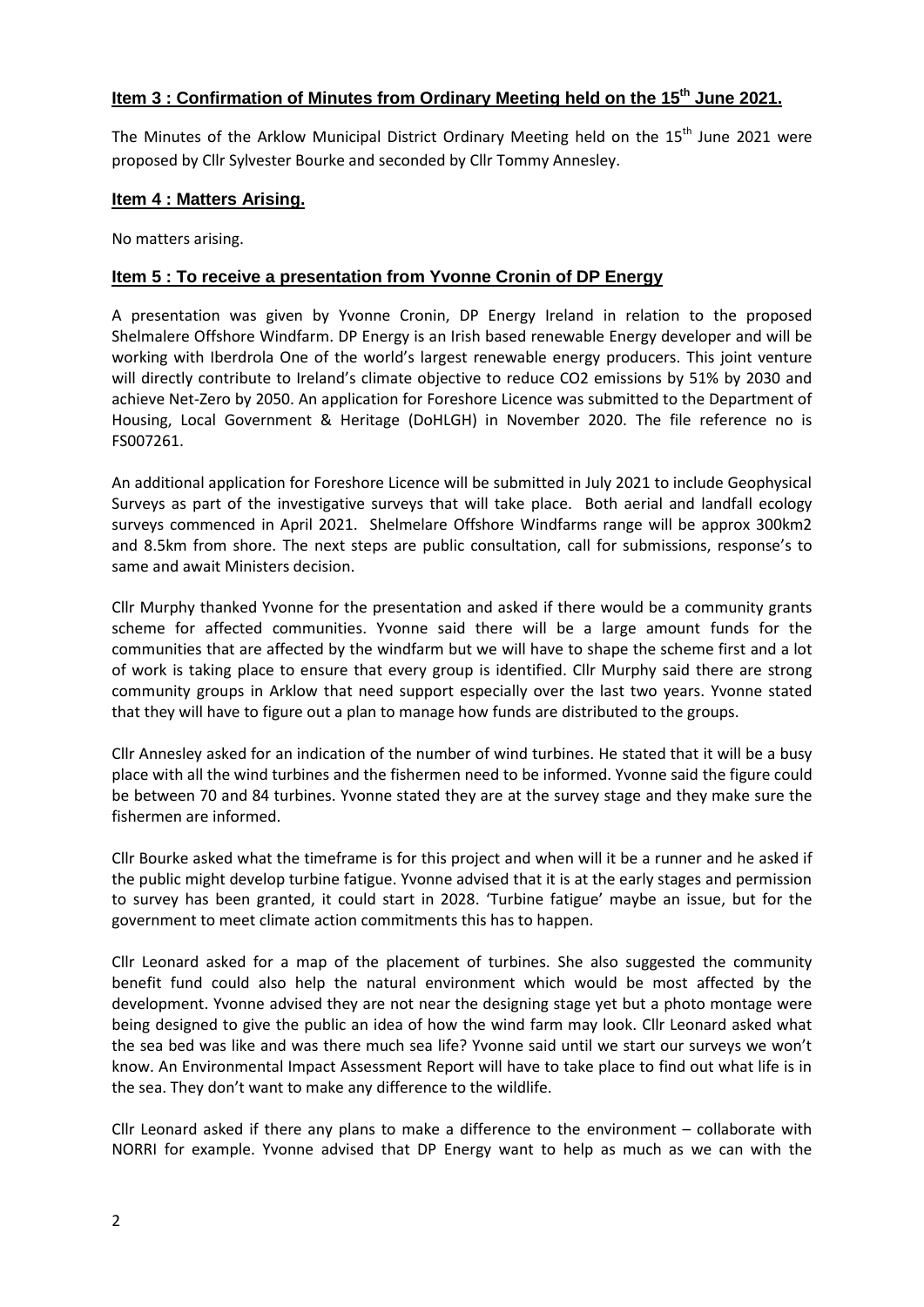environment. Cllr Leonard stated the fishermen are worried. Yvonne said they have met 34 fishermen last week and will keep them informed.

Cllr Fitzgerald- asked how long will the public consultation take?

Yvonne advised five to six weeks. The consultation will be open for a month. It will be in the local and national press. It will be placed in the Garda station for viewing. Cllr Fitzgerald stated that the Ministers decision will take time to make. Yvonne advised that we will have to wait.

Cllr Murphy suggested a unit in Bridgewater for promotion of the scheme. Yvonne said that was a great idea.

### **Item 6 : To Adopt the Schedule of Municipal District Works.**

Cllr Fitzgerald asked about the rehabiltation project on the Wexford Road. A cycleway and footpath out to the Kish Bridge would be very welcome. Avril Hill DE advised contractors are very hard to get at the moment.

Cllr Bourke asked for an update on the cycle route North of Arklow - Avril Hill DE advised that she is liaising with the NTA team to get this progressed.

Cllr Bourke asked for an update on getting the arch in the Pines rebuilt. Avril Hill DE advised Rob Mulhall EE is getting quotes.

Cllr Sylvester Bourke proposed the schedule of works to be adopted and Cllr Pat Fitzgerald seconded the proposal.

### **Item 7 : District Engineers Report.**

## **Roads Programme**

Work has commenced on the 2021 Roads Programme. District Engineer Avril Hill advised the work is half way through.

Surface dressing commenced on  $31<sup>st</sup>$  May.

#### **Regional Roads**

| Road No. | Location          | <b>Proposed Works</b>      | Status                   |
|----------|-------------------|----------------------------|--------------------------|
| R754     | Redcross Main St. | Resurfacing & line marking | After T&V Renewal Scheme |
| R755     | Rathdrum Main St. | Resurfacing & line marking | Completed                |

#### **Local Roads**

| Road No.   | Location             | <b>Proposed Works</b>                   | <b>Status</b>   |
|------------|----------------------|-----------------------------------------|-----------------|
| $L-6124$ & | Ballyteige, Rathdrum | Resurfacing, surface dressing & line    | Complete        |
| $L-6125$   |                      | marking                                 |                 |
| $L-2180$   | Beech Road, Avoca    | Resurfacing, surface dressing & line    | Complete        |
|            |                      | marking                                 |                 |
| $L-2900$   | Emoclew Road,        | Resurfacing, reconstruction of existing | Due to commence |
|            | Arklow               | ramps & line marking                    | shortly         |
| $L - 6204$ | Tocher Hill,         | Resurfacing, surface dressing           | Due to commence |
|            | Killavaney           |                                         | shortly         |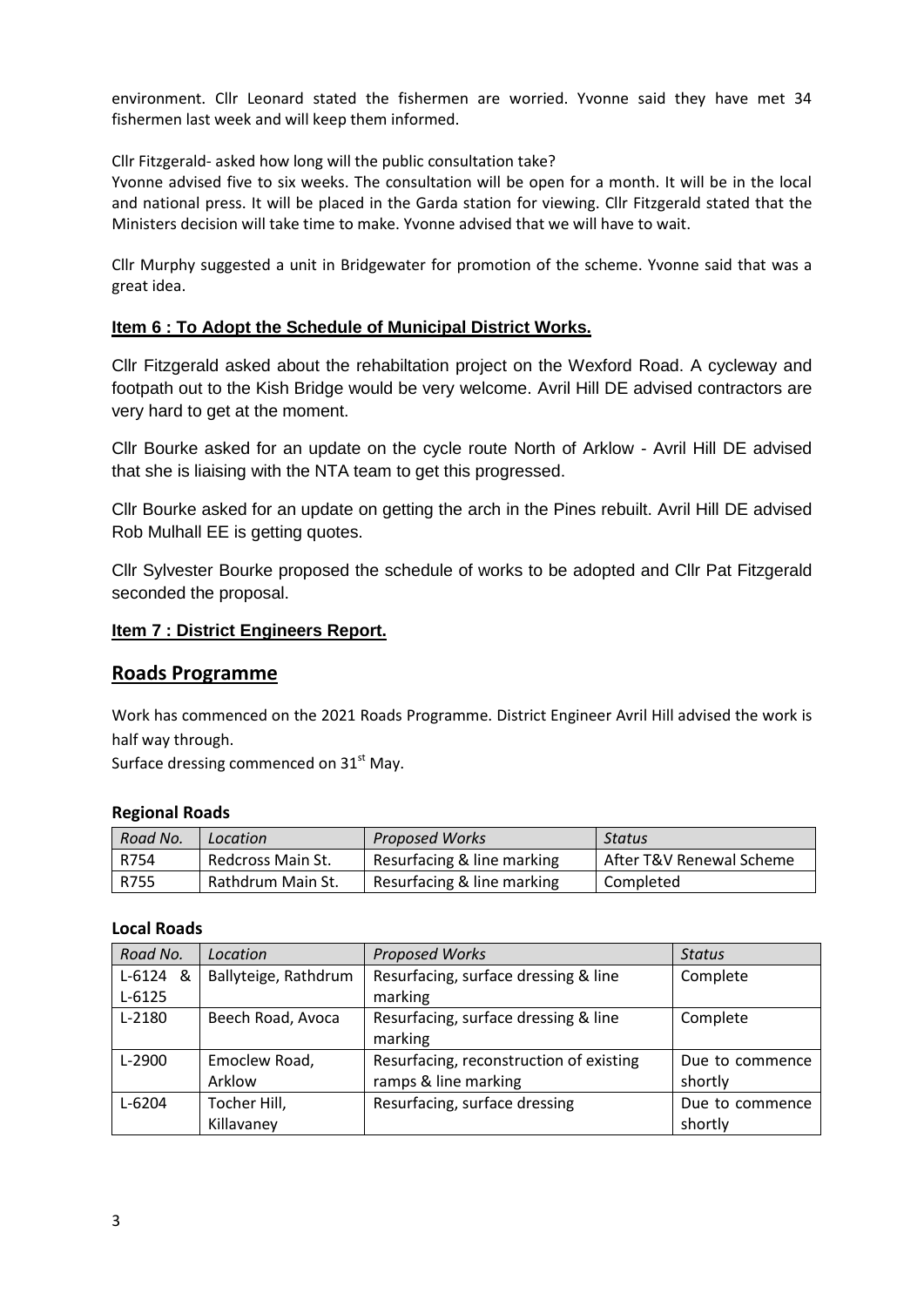# **Safety Improvement Works**

| <b>Proposed Scheme</b>                             | <b>Status</b>     |
|----------------------------------------------------|-------------------|
| R747 - Woodenbridge to Aughrim - Safety Barriers   | Completed         |
| R752 at Avoca - Safety Barriers                    | Completed         |
| R747 - Arklow and Woodenbridge - LED warning signs | Tender awarded    |
| R752 Rathdrum & Laragh - LED Warning signs         | Tender awarded    |
| <b>Ballycoog National School</b>                   | Tender awarded    |
| <b>Bearnacle National School</b>                   | Finalising design |
| <b>Carysfort National School</b>                   | Finalising design |

Arklow MD has been advised that the LED warning signs are in stock so we will be liaising with the supplier to get these installed in the coming weeks.

# **Former National Roads**

| <b>Proposed Scheme</b>                       | <b>Status</b>             |
|----------------------------------------------|---------------------------|
| Wexford Road Arklow - Rehabilitation Project | <b>Preliminary Design</b> |

Scheme will look at constructing footpaths and cycle way to the Wexford Road. Currently seeking prices from Consultants for design.

# **Footpath Schemes**

- 1. Rathdrum 90% complete We have agreement with the property owner regarding the section to be infilled. We have requested an update from Eir with regard to the removal of the stay cable.
- 2. R747 Vale Rd DE has been in contact with Contractor who is having difficulty with material supplies.

# **Other Road Projects**

1. Saville's Cross – Pedestrian Crossing (90% complete – line marking to be undertaken)

# **Town & Village Renewal Scheme**

Redcross: Contractor is liaising with film production crew to establish a start date for the works.

# **Climate Adaption Funding**

€200,000 has been received as part of the Climate Adaption Funding to complete the works on the L-6145, Garrymore to Ballincarrig. Works commenced week beginning 05/07/2021. Road has been overlayed, contractor to return to surface dress.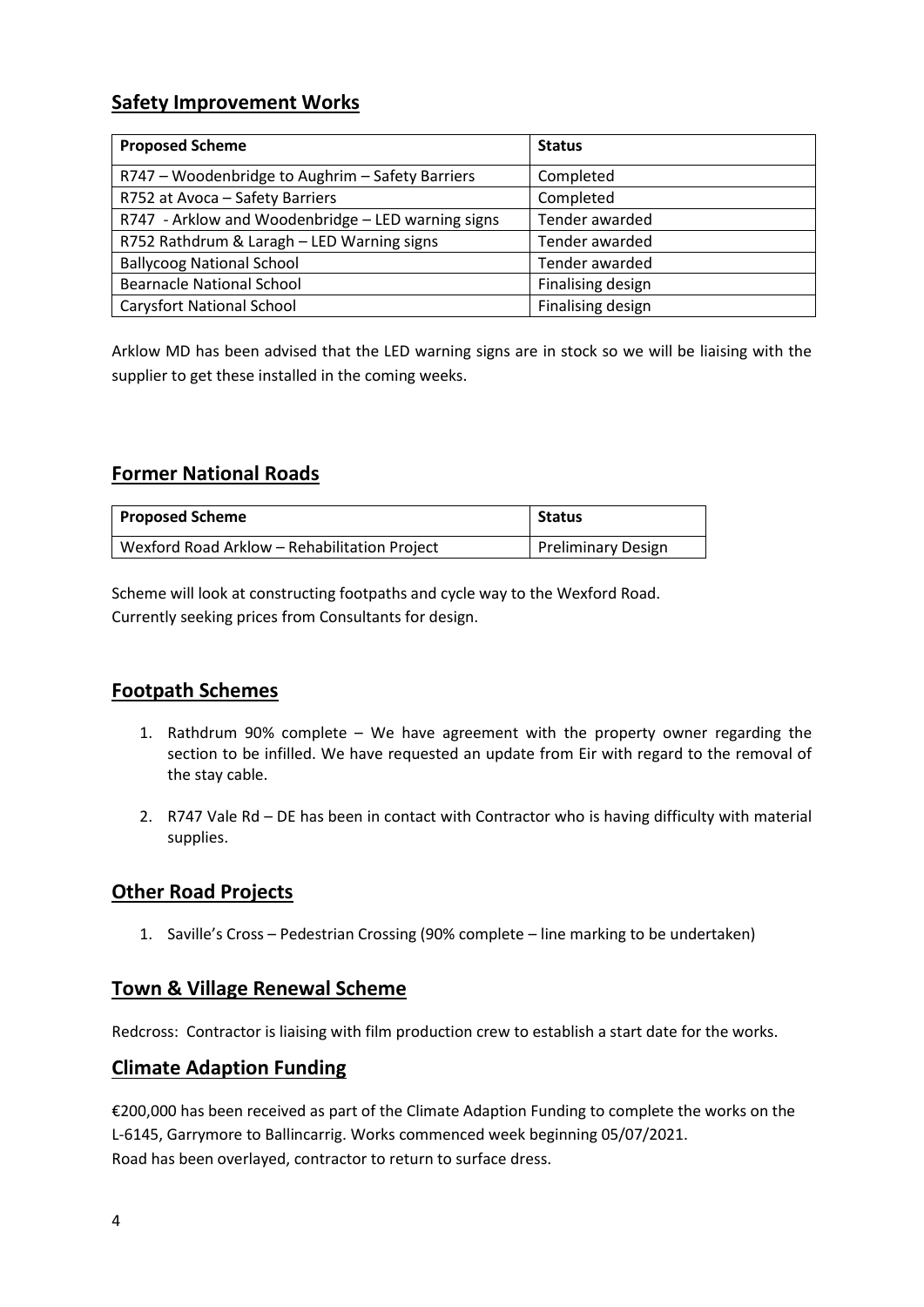# **Local Improvement Scheme**

There are 2 local improvement schemes confirmed in the District in 2021.

Kilahurler, Arklow – 630m of road – Drainage works underway, contractor to surface Knockanree, Avoca – 220m of road – Drainage works complete, contractor to surface

# **Community Involvement Scheme**

Kilahurler, Arklow - Drainage works complete, contractor to surface

# **Additional Outdoor Infrastructure Fund**

We have received funding for 2 schemes in the district

Arklow - €65,000 – Plans as discussed at the last District meeting.

Rathdrum -  $E$ 50,000 – Complement the resurfacing and relining works to the main street and the square.

Public realm furniture has been ordered. We are waiting on delivery date.

# **Safe to Schools**

Round 1 approval SS Michael and Peter Junior School and St. John's Senior National School. DE to meet with Green Schools Representative 13/07/21.

## **NTA Schemes**

The 2021 allocations for Arklow have been confirmed as follows. Projects are being led by NTA team in WCC with input from AMD.

| <b>Project Code</b> | <b>Project Name</b>                                      | <b>Description</b>                               |
|---------------------|----------------------------------------------------------|--------------------------------------------------|
| WCC/11/0004         | Arklow –<br>Woodenbridge<br>$\qquad \qquad \blacksquare$ | Greenway project. Currently compiling the        |
|                     | Shillelagh                                               | Planning Application.                            |
| WCC/20/0003         | <b>Arklow Transport Study</b>                            | Awarded to consultant DBFL.                      |
|                     |                                                          | Baseline<br>currently<br>assessment is           |
|                     |                                                          | underway, next stage will be stakeholder         |
|                     |                                                          | engagement.                                      |
| WCC/21/0007         | Dublin Road to Wexford Road                              | Tender documents are being prepared for          |
| WCC/21/0009         | Arklow Main St to Train Station                          | appointment of consultant.                       |
| WCC/21/0013         | Lower Main Street, Tinahask                              |                                                  |
|                     | Road & Dock Road to South                                |                                                  |
|                     | Quay                                                     |                                                  |
| WCC/21/0024         | R747 Vale Road                                           | Waiting<br>contractor to<br>confirm<br>on<br>re- |
|                     |                                                          | commencement date delay<br>to<br>sourcing        |
|                     |                                                          | materials.                                       |
|                     | Rathdrum                                                 | Completed.                                       |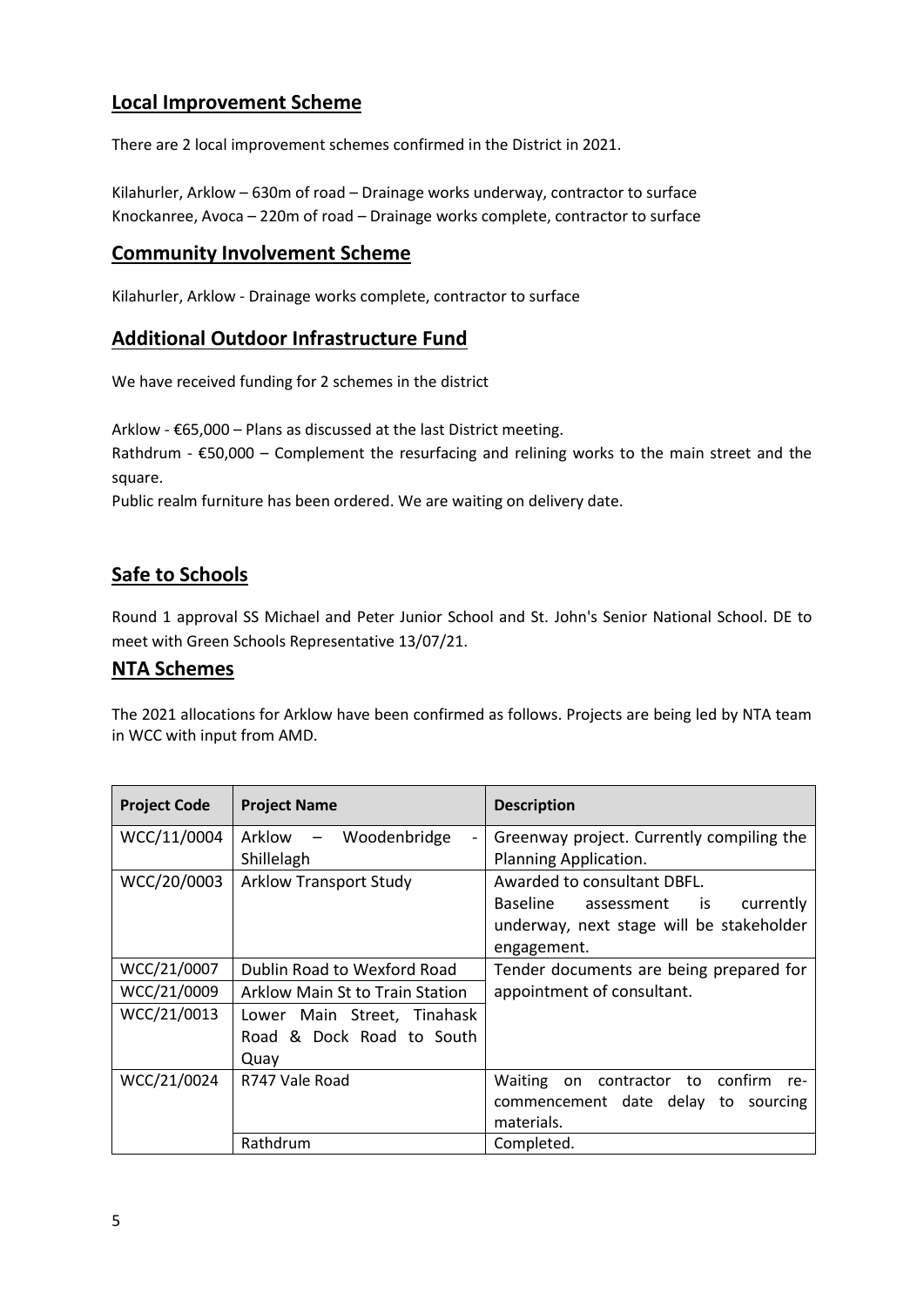# **Housing Construction**

No changes to previous report.

#### Delany Park Phase 2

The site consists of 47 houses, structurally all houses are completed with doors & windows in place, all external ongoing, first fix M&E started, IW & ESB not connected to date, revised finishing programme indicates end of November 2021.

#### Avondale Phase 2

The site consists of 20 houses, currently out to tender as original successful contractor had to withdraw due to resourcing issues, new successful contractor should be on site no later than August 2021 with a completion date anticipated for August 2022.

#### Sheehan Court (Old Fire Station)

The project consists of a terrace of 7 no., 2bed houses, and is now fully approved by the DHLGH. The project has commenced on site, and the completion date is expected to be in July 2022.

#### **Comments -**

Cllr Fitzgerald stated with extra funding for Local Improvement Scheme, hopefully Wicklow and Arklow Municipal District will get some funding.

Colm Lavery DM advised we haven't received any information but the Department will be in touch. They have not indicated what we will receive for privately owned lanes to complete drainage and road surfacing works. There are 40/50 applications on hand. Last year only 4/5 applications were funded. We hope to fund more this year.

Cllr Fitzgerald- Complimented the excellent work done so far. The work is done to the highest standard.

Cllr Murphy- advised of a pothole at Johnstown which has caused up to nine burst tyres. Avril Hill DE advised we received no emails/calls. Cllr Annesley advised that the pothole was in the Wexford area.

Cllr Leonard- asked for an update on outdoor infrastructure and what we were getting? Avril Hill DE advised she can give a breakdown.

Cllr Leonard- advised that the pods are very expensive and it would be good to see what we are getting for the money.

Avrill Hill DE advised the most expensive piece of infrastructure is a planter that has seats, it cost €3500.00.

Cllr Murphy advised the DE to be conscious where they are placed for people with Disabilities and prams etc.

Avrill Hill DE advised that they will follow all the guidelines.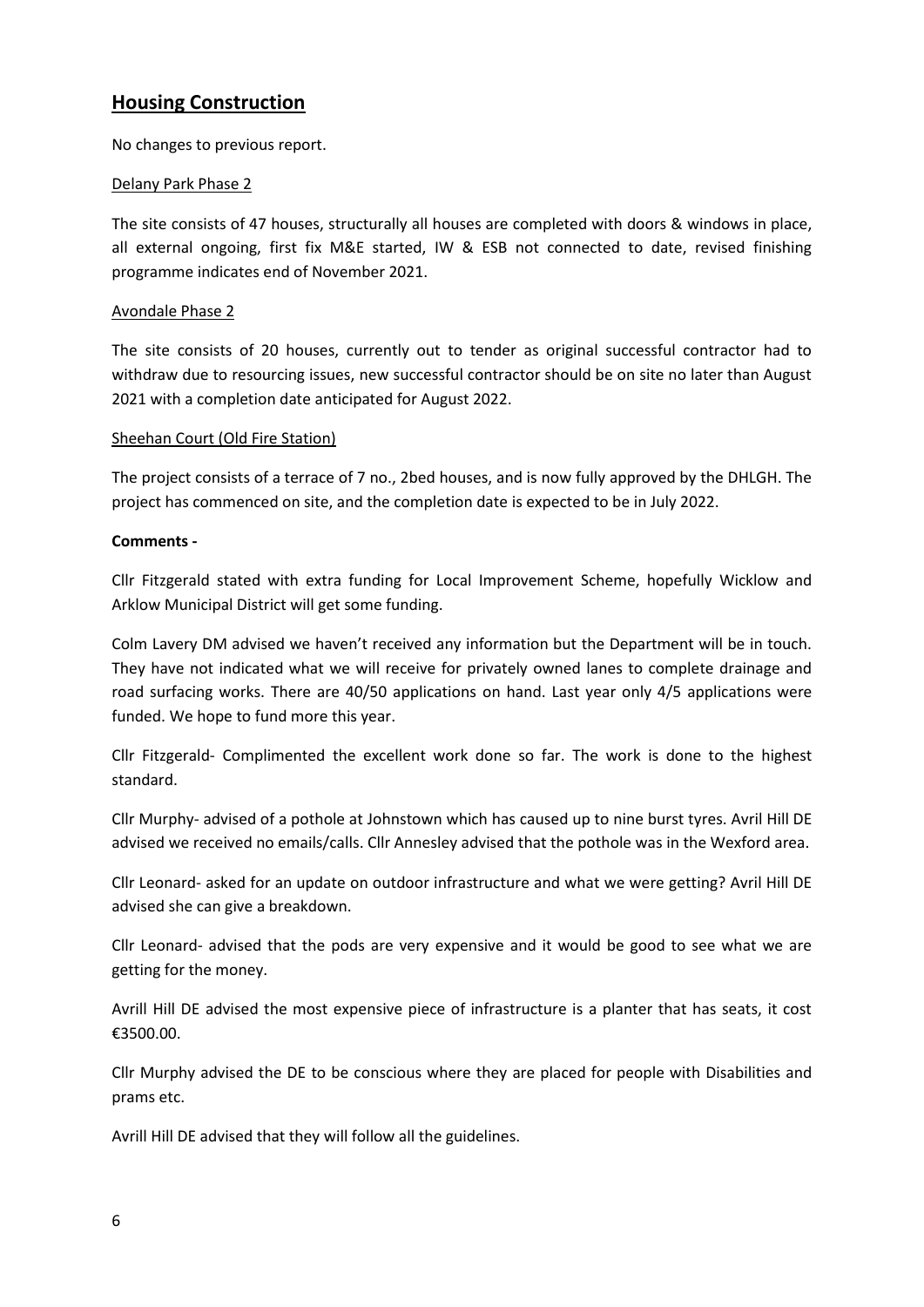Cllr Bourke said well done on all the work that has taken place and is concerned about the cobblelock path outside Ferrybank butchers. He warned that there could be a claim due to someone falling a few weeks ago. Can this be repaired as soon as possible.

Cllr Kennedy thanked Rob Mulhall and Avril Hill. A huge volume of work has been done. Funding for Arklow and Rathdrum is very much welcomed. Rathdrum Main Street is a fabulous job and many people have been thanking the Council. Delighted to hear Tochar Hill will be done. Cllr Kennedy asked Avril Hill DE to have a look at the L2004-3 Annacurragh, it is in a terrible state.

Cllr Bourke- asked if the Greenway route is to be CPO'd?

Colm Lavery DM advised that WCC is currently in discussions with the land owners. Planning documents are been prepared. Planning occurs first and then CPO but no decision has been made yet.

Colm Lavery DM advised we received a notification from Fáilte Ireland to advise that Arklow MD have received funding for Abbey Lane to put in a cover and provide a public area for outdoor dining for restaurants and coffee shops. This is very much welcomed.

Cllr Murphy advised of the terrible parking at Ferrybank Butchers which is contributing to the cobbles being loose. It is difficult to drive her chair over this part of the path. Advised, that this needs to be looked at.

Cllr Fitzgerald stated that it may be a private matter and not the councils as the building may own the footpath.

Cllr Murphy advised that the cobbling and the footpath seriously needs to be looked at.

Avril Hill DE advised that Rob and she are looking into the property boundary as some properties are not registered on land direct.

## **Item 8 : Update on Columbarium Wall.**

Avril Hill DE advised that an amount is put away each year for the Columbarium Wall.

Cllr Murphy advised that we were second in line after Bray.

Cllr Leonard asked if there is any way to phase the project into 3 phases?

Cllr Murphy advised waiting to see how it operates in the Bray Graveyard and we would learn from this. We need to work on this as we are still discussing this after 3 years.

Cllr Leonard asked if the council can work with the Memorial contractor, to see if they can do this project cheaper.

The members requested an email outlining the situation and future plans.

## **Item 9 : To discuss the Maintenance of St Gabriel's Cemetery.**

Concerns have been raised about the upkeep of graveyards in Arklow Municipal District.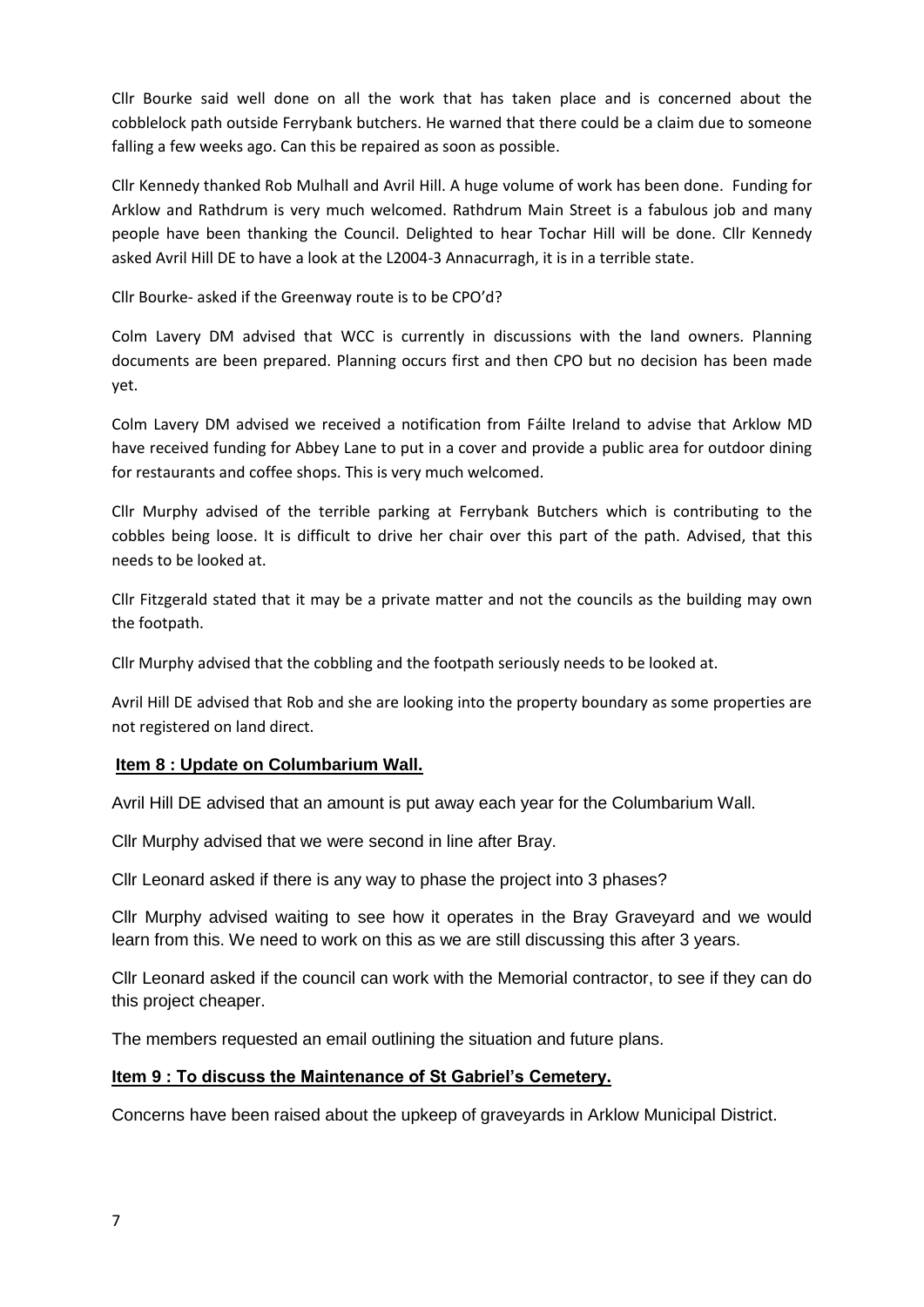Avril Hill DE advised we sent out the contract to three contractors for maintenance and it was awarded to one contractor. A Schedule of works was provided to the contractor. She will speak to the contractor about maintenance.

Cllr Kennedy advised that he has received call about the need to cut the grass in Castlemacadam Cemetery in Avoca. He also asked for an update on plans for St Gabriels Cemetery.

Cllr Murphy asked about trees in the graveyard.

Cllr Fitzgerald advised that there is a problem with drainage at the bottom of St Gabriel's Graveyard and the drains being full. The biggest issue is in the old section of the graveyard, the headstones are demolished and does not reflect well, it looks dreadful. There is also a problem with people driving through the grave yard, a bollard had been removed and now people were driving in the cemetery. He also said that graveyards can be difficult to manage but he thinks more of an effort could be made in the old section,

Cllr Murphy advised that it needs to be looked at and requested a short report before September from AMD.

Cllr Leonard said a TUS project could be developed which would see someone maintain the graveyard while encouraging biodiversity.

Cllr Fitzgerald advised he has no issue with the grass cutting contractors.

Cllr Kennedy advised that we have voluntary groups in some rural graveyards who are struggling trying to help maintain the graveyards. We should help these groups with giving them lawnmowers/strimmers. Cllr Murphy seconded this.

Cllr Kennedy requested that this item is put back on the agenda for September – members need to discuss budget options first.

### **Item 10 : To discuss Town Twinning Request**

Cllr Bourke said we should look into this and research.

Cllr Kennedy said it was a shock for the people in Rathdrum. People in Rathdrum need to think about it. We don't know what ties we have with them. We need to find out what the town in Italy feel they have in common with Rathdrum? We shouldn't have a twinning for the sake of having a twinning.

Cllr Bourke advised of Twinning with Rathdrum and Castlerea but COVID stopped this.

Cllr Murphy advised of putting this on the agenda for the meeting in September.

Cllr Leonard suggested getting schools involved and asking children to research towns that could be twinned with Rathdrum.

Cllr Kennedy said people in Rathdrum should have a say and advertise it and ask if they should have a twinning.

## **Item 11 : To discuss Hedge Cutting in the district.**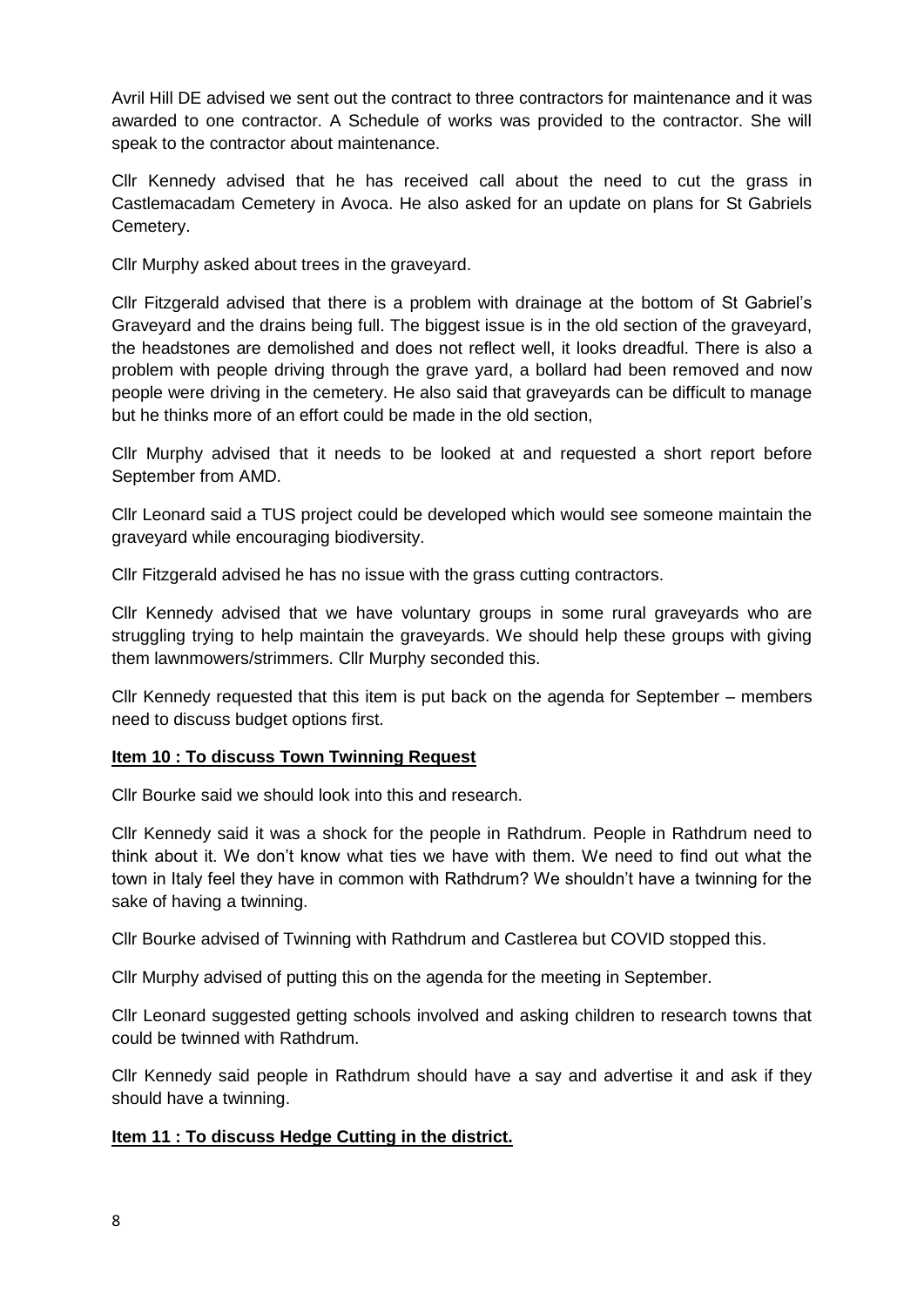Avril Hill DE- received calls from the Public with reports of hedge cutting, these are sent on to the GSS and the area is inspected where hedge cutting will take place if appropriate. We are still in nesting season but if you contact me directly I will look at them.

Cllr Bourke- trimming of hedges taken place on Beech Rd is very welcome as briars were growing on to the footpath. Landowners are afraid to do a safety trim but common sense is needed, there are dangerous areas such as Cornagower, Brittas Bay. One swipe of a hedgecutter can improve visibility and allow people to walk.

Hugh Doyle is doing great work.

Cllr Kennedy said well done to Avril Hill DE, the footpaths in Rathdrum are great - people had to go on to the road with a buggy in Annacurra due to an overgrown ditch.

Cllr Leonard asked if the problem areas could be cut right back in the winter and learn to manage at the right time of the year. Cllr Bourke advised by mid-July the hedges will have grown back out again. A safe trim is needed for safety of pedestrians and cars.

### **Item 12 : Correspondence**

Correspondence was received in relation to proposal for a rainbow pedestrian crossing.

Members discussed this, the proposal will be assessed further with regard to current road safety standards and potential works along the Main Street.

### **Item 13 : A.O.B**

Cllr Annesley raised the issue regarding anti-social behaviour in a lane way between Tesco and the Wexford Road. It was closed previously and was reopened.

Cllr Leonard advised she was there Monday and the area was covered in rubbish and there was two serious incidents recently.

Cllr Murphy asked if Avril Hill could look into this?

This was discussed by the member's and it will be assessed further.

Cllr Annesley received a request from a group looking for an area for Axe throwing (sport) to take place?

Cllr Leonard asked if they could link up with football, GAA groups. There are members all over Wicklow. The area behind the Coral Leisure centre behind the old pitch and put was recommended.

Cllr Murphy asked Cllr Annesley and Cllr Leonard to give a report in September.

Cllr Fitzgerald raised an issue about boundary issues in Murrell Drive and asked for clarification for private residents in the estate.

Cllr Bourke advised he invited the Minister of OPW Pat O'Donovan to visit Arklow to discuss the flood relief scheme. He invited Cllr Murphy if the Minister visits Arklow. Also raised the issue with Barndarrig water supply and when it will be restored. Review the ground water samples in the area. The environment section will follow up and check. Colm Lavery DM will follow up.